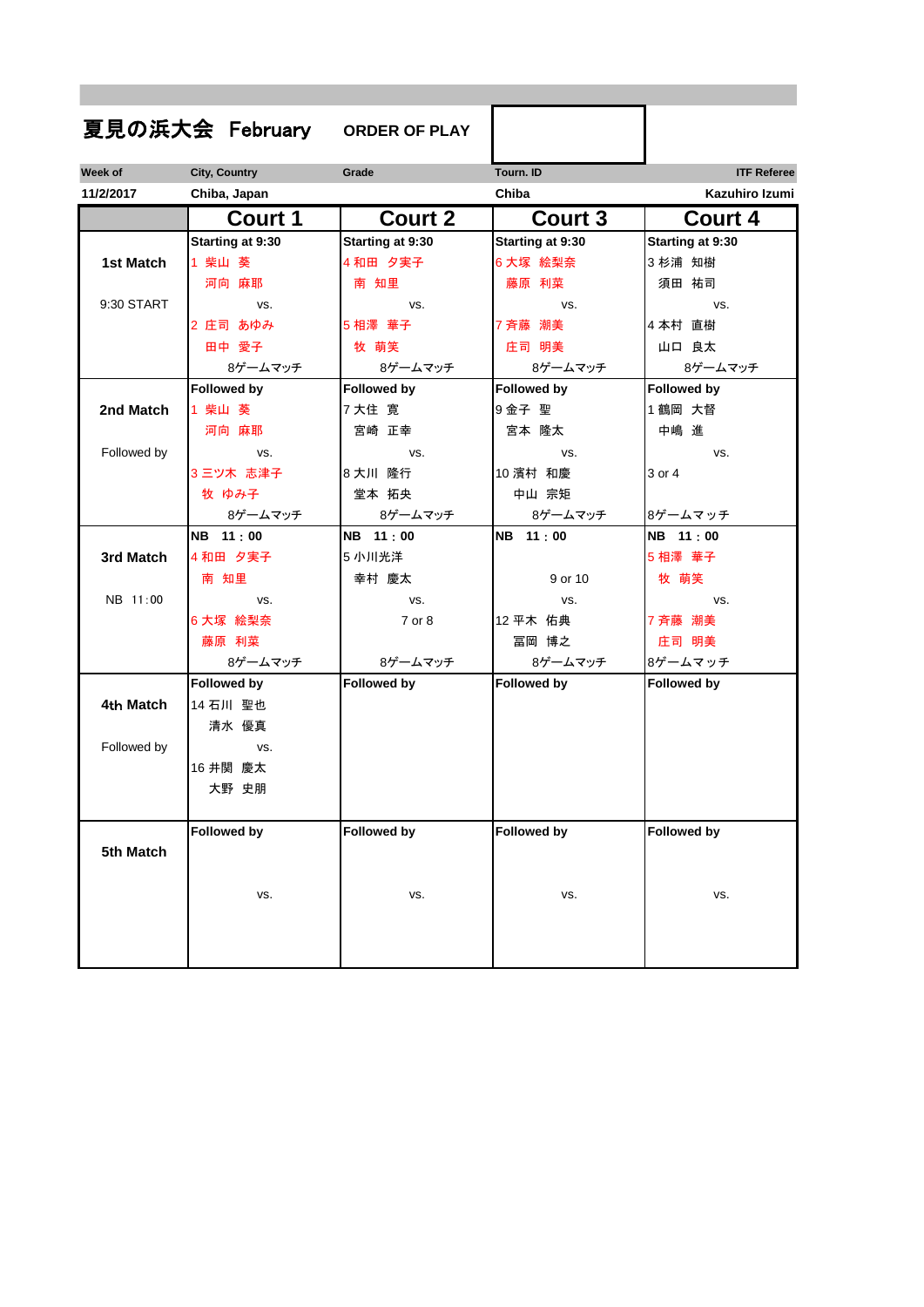JTA公認 ごーチテニス大会 夏見の浜大会February 2017.2.11

1R 2R SF F<sub>ind</sub> the state of the state of the state of the state of the state of the state of the state of the state of the state of the state of the state of the state of the state of the state of the state of the state of the sta シード順位 <sup>1</sup> 鶴岡・中嶋 <sup>2</sup> 井関・大野 3-4 平木・冨岡 3-4 小川・幸村 BYE BYE BYE  $16$  井 関 慶 太 (<br>大 野 史 朋 ( ) ) ( ) 15 ( ) 清 水 優 真 ( ) 14 石 川 聖 也 ( ) ( ) 13 ( ) 12 BYE 冨 岡 博 之 ( ) 平 木 佑 典 ( ) ) 11 ( ) 中 山 宗 矩 <sup>(</sup> ) 10 濱 村 和 慶<sub>(</sub> ) 宮 本 隆 太 ( ) 9 金 子 聖 ( ) 8 堂 本 拓 央 ( ) 大 川 隆 行 ( ) 宮 崎 正 幸<sup>(</sup> ) 7 大 住 寛<sub>(</sub> ) ( ) 6 ( ) 幸 村 慶 太 ( ) 5 小川光洋( ) 山 口 良 太 ( ) 4 本 村 直 樹 ( ) 3 須 田 祐 司 ( ) 杉 浦 知 樹 ( ) 2 BYE ( ) ( ) 1 鶴 岡 大 督(<br>1 中 <u>岬 </u>洋( ) 三位決定戦 中 嶋 進 ( )

1R 2R SF

F<sub>ind</sub> the state of the state of the state of the state of the state of the state of the state of the state of the state of the state of the state of the state of the state of the state of the state of the state of the sta

男子